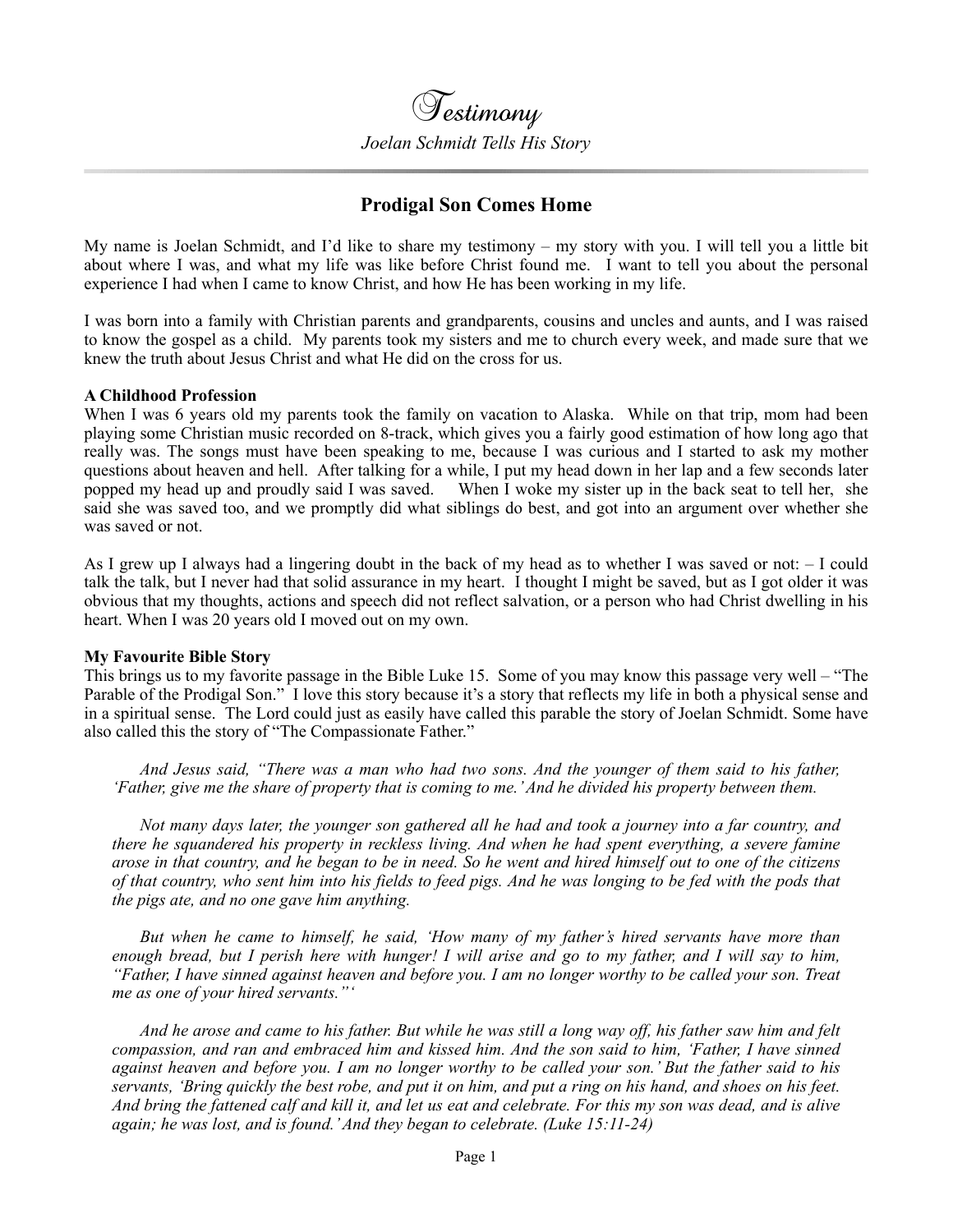# **Taking My Journey into a Far Country**

When I was 20 years old I moved out on my own, and immediately started hanging out with the wrong crowd. I was smoking cigarettes and marijuana, drinking and just having a good time.

My friends all thought I was a "Christian", as they knew my background, but in reality, God was the farthest thing from my mind. I was totally preoccupied with living my life the way I wanted to live, doing whatever felt good. I was just doing my own thing.

It wasn't until I turned 28 that I started becoming interested in the music industry. To this point, I had a very good job as a senior computer technician, but as I became more and more meshed in that party scene, I quickly lost interest in anything else. I ended up quitting my day job, in favor of my new night job.

## **Squandering Everything on Reckless Living**

It was at this point in my life I started doing serious drugs; at first it was casual, but within six months I was doing drugs every single day. It was my entire focus and I was using about \$200+ a day. I lost weight, and drugs totally took over my life. I no longer visited with my family; I missed birthdays, anniversaries, weddings, and births, all because of my addiction. I hit rock bottom when I was evicted from my home. I couldn't have failed in my life any more utterly than I had.

I was the Prodigal son in the Bible story. I had given up everything that was good in my life, and wasted my entire substance on reckless and sinful living. I was that Prodigal Son. I was the one who left my family and those who cared the most for me. I was that Prodigal Son who had abandoned everything I knew to be right. The son in the parable that the Lord spoke of was me!

The lost son in the Parable hit rock bottom and the Bible said he had fallen so low that he would have eaten the [co](https://www.heaven4sure.com/subscribe/)rn husks that he was feeding to the swine in the field. Like him I also hit rock bottom.

## **Returning to My Father's House**

The hardest thing I had ever done was telling my parents how far I had fallen, and telling my mother that her son was a drug addict. I was crying and laughing at the same time, totally hysterical. But like the father in the parable we read, my parents loved me unconditionally, regardless of what I had done. They allowed me to come back home – wasted in more ways than one. At 6'5", I weighed just 130 pounds. I started to get help with my addictions.

It was very awkward at first, especially as I began to interact with those people who loved me and wanted to know what had happened in my life and why I was suddenly back. I started to attend counseling sessions each day. About three weeks later my cousin offered me a new job working with him and my uncle.

#### **God's Perfect Timing**

I'm constantly amazed, even now, by God's impeccable timing, because about two months after I had moved back home – (just enough time to have lost the constant desire for a fix) there was a special series of gospel meetings in my parent's church. The church was only 10 doors down the street.

The speakers were Peter Ramsay and Kyle Wilson, and the meetings were to last for three weeks. For the first few meetings, I went to please my mother. Even though she didn't ask me, I knew she wanted me to do.

# **Facing the Reality: "I am Not Saved."**

After the second or third night, I wasn't going for her anymore; I was going for myself. I think I missed only two nights in three weeks. I had always thought I was saved, and maybe just back-slidden, but the Lord was speaking to me in a way I had never let Him do before. I came to the realization that I wasn't saved, and that if I died I'd absolutely be in hell.

The preachers knew my heart was really burdened and they came to visit me at work during the duration of those gospel meetings. They would take me for coffee or for lunch, or just visit and talk about God. Everyone was praying for me. I can only imagine how many prayers were being lifted up to God for my salvation.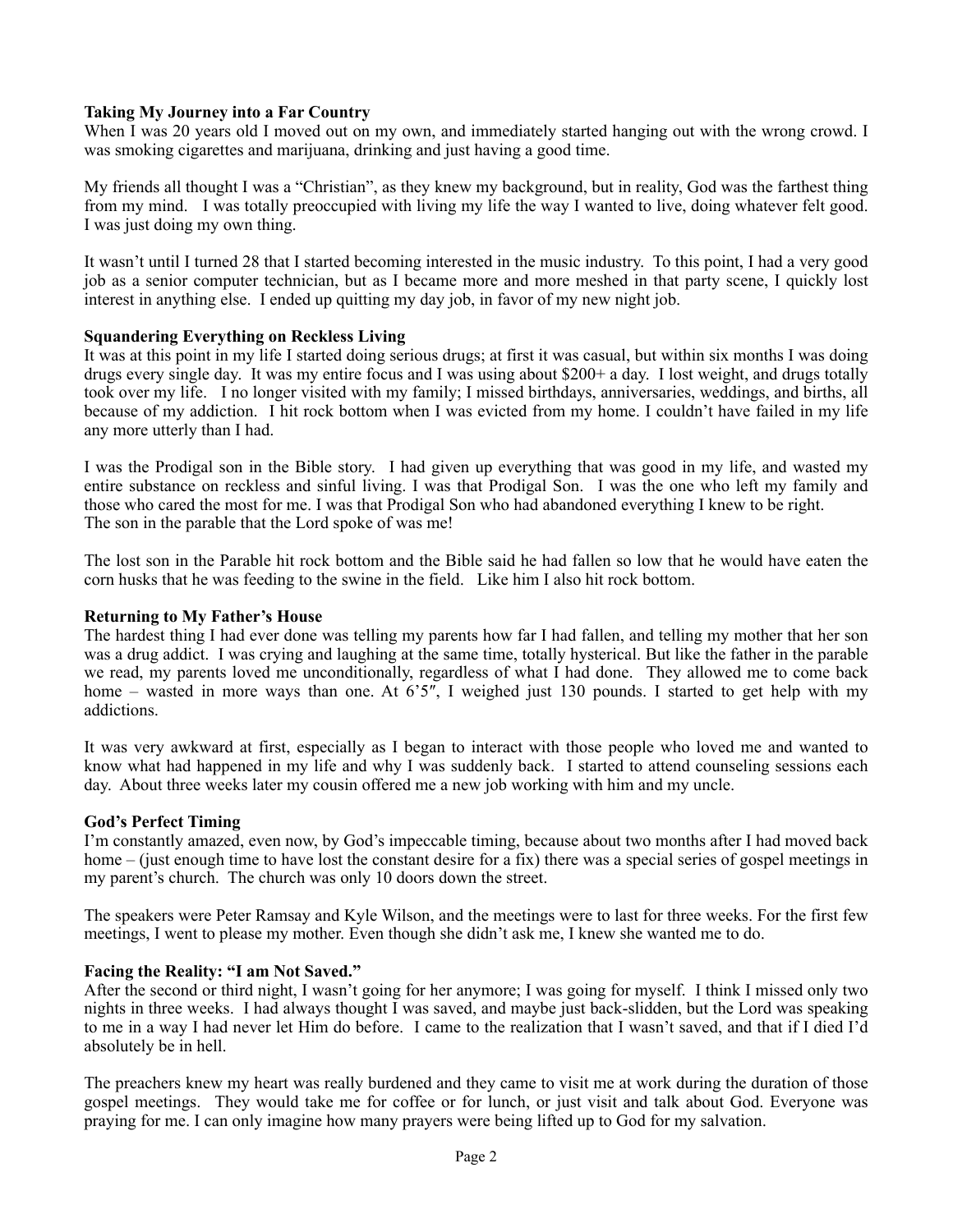As those series of meetings were coming to a close. Kyle and Peter had stopped by to talk and we were discussing some of the challenges I was having with the concept of belief. I had always known there was a God in Heaven. I knew that Jesus was His Son, and that He died on the cross of Calvary for my sins. I knew that if I died without Christ I would be in hell. I knew all this, but I still wasn't a Christian or saved. Something was still missing. I couldn't understand how to believe, or how hard I needed to believe, or if I was believing the right way in the right thing. It was a huge stumbling block for me.

I still remember what Kyle said to me that day. He said: "Joel if you died right now, where would you be?" I replied: "I'd be in hell." He said again "Why?" I answered: "Because that's what the Bible says"

Kyle said, "Joelan, I don't understand why you're having so much trouble getting saved. You already believe the Bible when it says you deserve to go to hell because of your sins, why do you have so much trouble believing that Christ paid the price on the cross of Calvary?" That really spoke to me; but I still wasn't saved.

I was at work the following day and I was really troubled. I was struggling so much that I couldn't focus at work. I was reading and searching the internet for anything that would help me with my belief. Peter stopped by at around 10:30 and dropped a tract off for me to read; actually it was more of a book with about twenty full size pages. But he could see I was burdened so we talked for a bit and then he left.

I read and re-read through that tract like a drowning man struggling for air. It was only when I came to a section on belief that I read a small paragraph and two verses.

*For by grace you are saved through faith; and that not of yourselves: it is the gift of God not of works, lest any man should boast: (Ephesians 2:8-9)*

*If you shall confess with your mouth the Lord Jesus, and believe in your heart that God hath raised Him from the dead, you shall be saved. (Romans 10:9)*

I finally understood.

I was trying to get saved so hard, that I was turning my belief into a work. God said that it's simply faith in Him and what He has done for us that saves us. Not how hard we believe in him, or how long we believe in Him. But simply submitting to Christ and accepting that what He did on the cross was enough to save me from hell, and that He did it because He loved me, and that there was nothing that could be added by me.

# **At Last, I'm a Christian**

September 25th 2009, 2:30 in the afternoon. I finally gave up trying to "get saved", trying to work at "getting saved". I simply took God at His Word. I placed my faith in Christ, I accepted Him into my life, and trusted that He did everything necessary to save me from my sins. It was then I became a Christian.

I can remember just wanting to get home as fast as I could and tell my mom she didn't have to keep praying for me. I wanted her to know that if I died I would see her again in heaven.

#### **My Prayer for You**

I would encourage each of you reading this, who have a confession of faith, to be sure of your salvation. Really get into your Bible and find out what the Lord would have you to see from His Word.

For those of you who may not have accepted Christ as your personal Savior, I want you to know that there is nothing that you can offer God to earn salvation. No amount of money or prayer, or pilgrimages, or gold or silver, or good works or going to church will ever compare to the value of the precious blood that Jesus Christ shed on the cross of Calvary to pay for your sins.

#### **He wants to save you right now.**

In John 10 Christ portrays Himself as a shepherd that goes out to find his sheep that was lost. He goes out into a wilderness fraught with dangers – calling and searching. And when he finds that lost sheep, with tenderness he picks it up and places it on his shoulders, a place of comfort, and a place of rest. What a Savior!